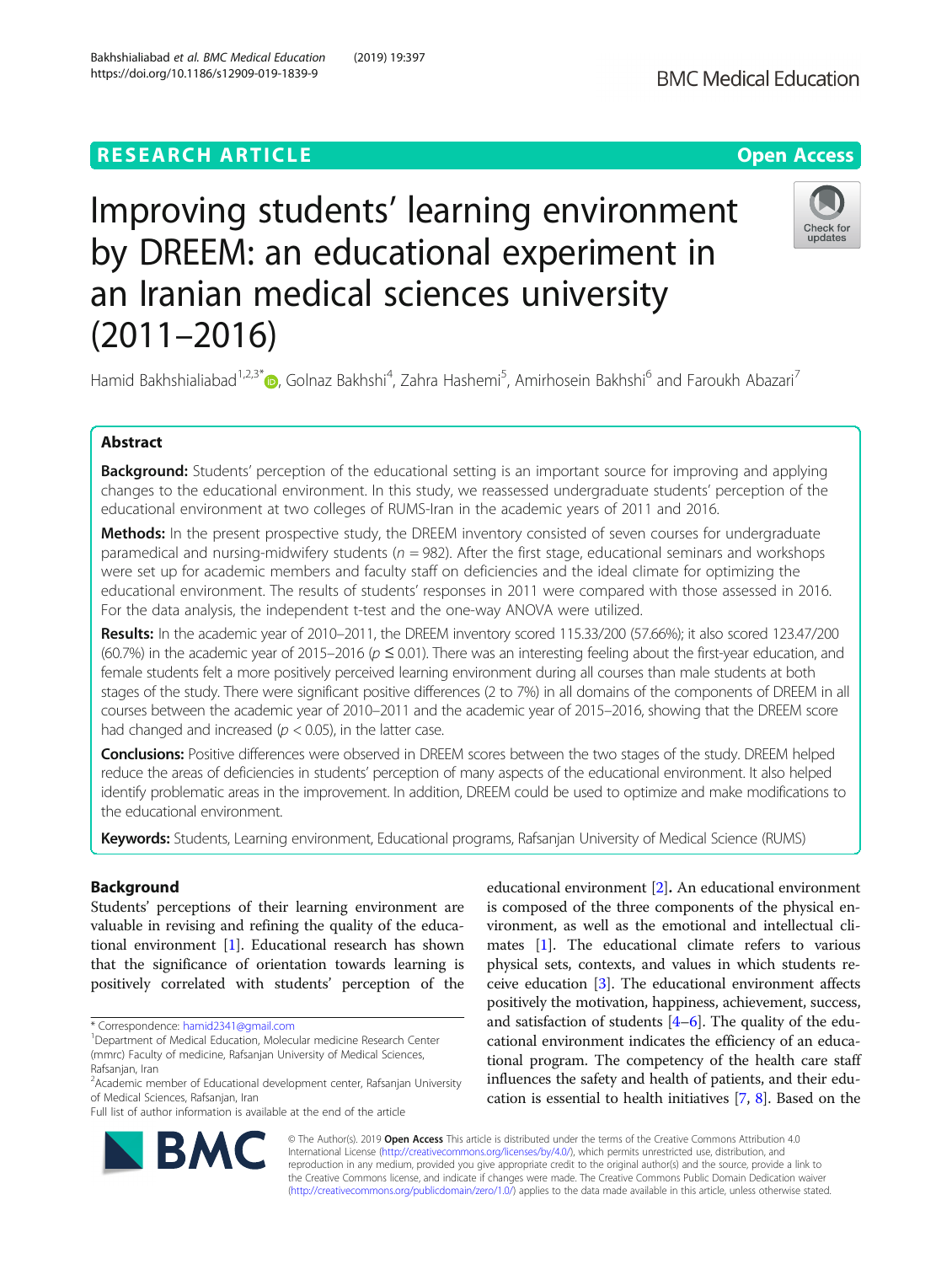guidelines of the World Federation for Medical Education (WFME), improving the learning environment has been recognized as one of the objectives of the assessment of medical education programs  $[8-10]$  $[8-10]$  $[8-10]$  $[8-10]$  $[8-10]$ . Medical educators believe that clinical and theoretical environments exert significant impacts on the attitudes, knowledge, skills, progress, and behaviors of medical students  $[9-11]$  $[9-11]$  $[9-11]$ . If students' perception in this context is considered as the basis for improvement, the measuring, implementing, modifying, and reforming of the educational environment will be possible [\[12\]](#page-8-0). Targeted learning is definitely associated with students' perception of the educational environment, which influences their learning experiences and outcomes [[12](#page-8-0), [13\]](#page-8-0). Students' perception of the educational environment has been studied by many educational institutes [[4](#page-8-0), [5,](#page-8-0) [12,](#page-8-0) [13](#page-8-0)].

In the latest attempts to boost quality assessment monitoring and guarantee the education of health professionals for the purpose of student-centered teaching and learning, a great deal of interest is observed in this field [\[6](#page-8-0)–[8](#page-8-0)]. Students' accomplishments can be influenced by their educational climate. The study of the learning environment is beneficial for the identification of students' perceptions of their environment and support the staff to reflect on, plan for, and combine proper teaching approaches for the improvement of the educational environment.

The study of the educational environment deals with assessing what happens at school [[13](#page-8-0)] and providing the available comprehensive evidence on the education process, the consequences of which being used to boost students' satisfaction and achievements [\[4](#page-8-0)–[6](#page-8-0)]. A key indicator of the quality of learning experiences is students' satisfaction, being linked to some important variables. To provide high-quality and student-centered curricula, the assessment of the educational environment and the use of an appropriate tool are required [[11\]](#page-8-0). Researchers in the field of education have tried to explain and measure the education environment  $[13-15]$  $[13-15]$  $[13-15]$  $[13-15]$  $[13-15]$ , with the most widely used tool being the Dundee Ready Education Environment Measure (DREEM) [[13\]](#page-8-0). DREEM is a validated and universal instrument [\[13](#page-8-0)], which has been translated into several languages, including the Persian, Swedish, Greek, Spanish, Chinese, Arabic, Malay, Portuguese, Norwegian, and Thai languages [[6,](#page-8-0) [13](#page-8-0)–[18](#page-8-0)]. DREEM has been recognized as a reliable tool in a series of medical settings, by which administrators can detect limits and consider alterations to curricula [\[5](#page-8-0), [19,](#page-8-0) [20\]](#page-8-0).

DREEM has so far been used to identify weaknesses in curricula [[6,](#page-8-0) [21](#page-8-0), [22\]](#page-8-0) and determine the impact of new curricular interventions  $[22-24]$  $[22-24]$  $[22-24]$ . It is also used for recognizing the distance between students' anticipations and experience [[25\]](#page-8-0), as well as students' understandings in different conditions at medical schools [\[13,](#page-8-0) [26\]](#page-8-0).

Students' perception of their medical education [[27](#page-8-0), [28\]](#page-8-0) at different stages has also been examined by DREEM [[5,](#page-8-0) [7](#page-8-0), [29\]](#page-8-0). Furthermore, this valuable tool has been used in undergraduate courses by health professionals and in health care fields universally [[3,](#page-8-0) [30](#page-8-0)], including medicine, dentistry, nursing, midwifery, anesthesiology, medical emergencies, paramedical sciences, and chiropractic learning environments [\[5](#page-8-0), [25](#page-8-0), [31](#page-9-0), [32\]](#page-9-0). A significant part of identifying the efficiencies and fields where developments could be made is to receive 'feedbacks' from students on designing the learning environment [\[18](#page-8-0)].

The Dundee Ready Educational Environment Measure (DREEM) instrument is commonly used toا evaluate the learning environment of medical sciences as well as other health sciences in various academic settings, with the results being used to compare different institutions offering health courses. Since its development about 10 years ago, this instrument has been used to outline the strengths and weaknesses of institutions based on students' perceptions. DREEM, in IRAN, is not commonly utilized to determine students' perceptions of their learning environment. Aside from the lack of records on the strengths or weaknesses of institutions offering health courses, the Commission on Higher Education of the Ministry of Health and Medical Education has also indicated the need for some reforms in the schools of medical sciences in Iran. Based on this requirement, they must work aimed at educating graduates, by emphasizing competence-based learning, eliminating problems in the educational environment, and also improving the educational methodology, behavior, and professional ethics of instructors at school. In recent years, novel instruction methodologies, such as the use of technology, have been adopted and used at some higher education institutions in Iran, yet a gap exists between the prioritization level of this educational reform and its level of use. Hence, to initiate relevant educational reforms, it is required that the health science students' perceptions of their learning environment be assessed In this respect, in this study, identify problems, design training programs, and determine the impact of these educational intervention programs on changing students' perceptions and compare results of before and after interventions based on age, gender and year of enrolment using the Dundee Ready Educational Environment Measure (DREEM). This study was carried out at Rafsanjan University of Medical Sciences (RUMS; undergraduate faculties This survey was also conducted to assess and compare the improvement of undergraduate student's perceptions that studying in nursingmidwifery, and paramedical faculties, of their learning environment at two stages, i.e. before and after educational interventions, among academic members and staff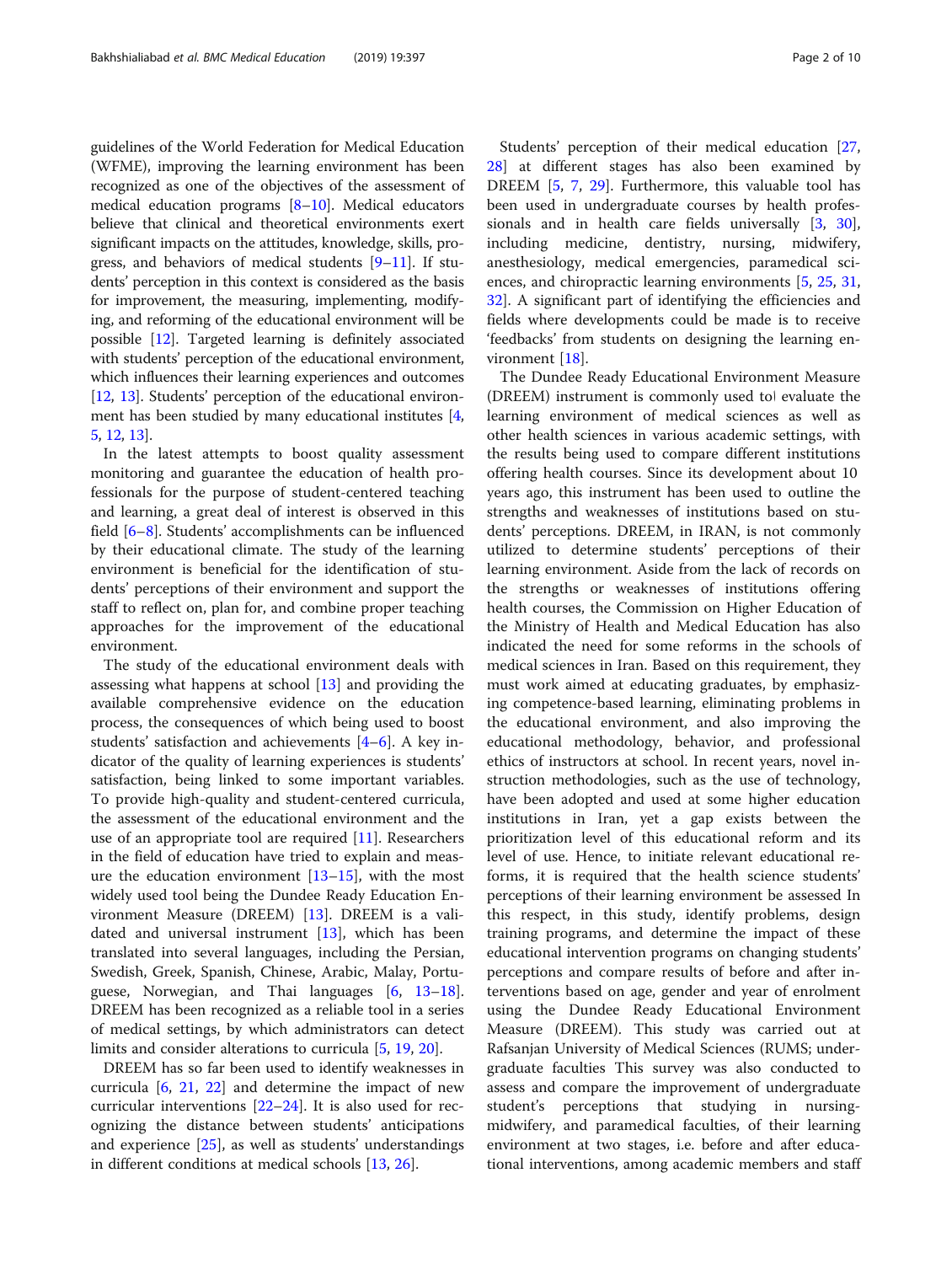<span id="page-2-0"></span>at RUMS (2011 and 2016). This educational intervention model was used to identify problem areas to be considered and in the future for improvement and to apply reforms to learning environments to improve them.

#### **Methods**

Study design, samples, setting, and ethical considerations This prospective quasi-experimental study was designed and implemented before and after interventions, using a standardized self-report scale. Data collection was done at two stages and at a five-year interval (2011 vs. 2016). The Board of Research Ethics at RUMS approved the study. The samples collected included 982 students at both stages. The study subjects were selected from the total population of students (first stage 610 and second stage 628 students) by a stratified random sampling method based on educational courses, sex and entry year of students. The participants at every stage of the survey included undergraduate health science students in the fields of nursing  $[n = 202]$ , midwifery  $[n = 64]$ , radiology [ $n = 51$ ], operating room nursing [ $n = 46$ ], laboratory sciences  $[n = 44]$ , medical emergencies  $[n = 35]$ , and anesthesia  $[n = 51]$ . The students received instructions on the study and were informed that all data collected would be kept confidential. Next, written informed consent forms were obtained from the subjects. To collect data [\[12](#page-8-0), [18,](#page-8-0) [28,](#page-8-0) [33](#page-9-0)] on the students' demographic characteristics, including gender, year of admission, and age, the Persian version of DREEM was used, with its validity and reliability approved. The sampling process continued to complete the Sample size required and replace the incomplete cases.

According to the results of the first stage of the study, DREEM items with poor perception (mean score  $\leq$  2) were extracted and quantified (Table 1) In addition, students evaluated the educational environment to have a lot of problems. A total of 38 items had aspects of the learning environment that could be enhanced (mean score  $\leq$  3). The students' most difficult problems were observed in the fields of the faculty atmosphere, learning, teachers, their teaching methods, and social selfperception. In the meantime, the research team planned and ran training programs based on the problems. Educational programs included 12 short-term educational programs within a year in the fields of communications, teaching and assessment methods and materials, educational environment, self-study methods, and learning styles in the forms of workshops, conferences, and panels for teachers and staff, with trainings provided during non-administrative hours.

The data were collected from the undergraduates of two school students, including paramedical students and nursing-midwifery students, using the DREEM inventory at RUMS, Iran. After the first stage of the survey based

| <b>Table 1</b> Problematic Items (mean score $\leq$ 2) in subscales of |  |  |  |
|------------------------------------------------------------------------|--|--|--|
| Learning environment before interventions (2011)                       |  |  |  |

| I: students' perceptions of learning<br>23. The atmosphere is relaxed during<br>lectures<br>24. The teaching time is put to good<br>use<br>37. The teachers give clear examples<br>12. The school is well-timetabled<br>7. The teaching is often stimulating                                                      | IV: students' perceptions of<br>atmosphere<br>32. The teachers provide<br>constructive criticism here<br>13. The teaching is student-<br>centered            |
|-------------------------------------------------------------------------------------------------------------------------------------------------------------------------------------------------------------------------------------------------------------------------------------------------------------------|--------------------------------------------------------------------------------------------------------------------------------------------------------------|
| II: students' perceptions of teachers<br>50. The students irritate the teachers<br>8. The teachers ridicule the student<br>9. The teachers are authoritarian<br>48. The teaching is too teacher-<br>centered<br>35. I find the experience disappointing<br>25. The teaching over-emphasizes fac-<br>tual learning | V: students' academic self-<br>perceptions<br>28. I seldom feel lonely<br>46. My accommodation is<br>pleasant<br>17. Cheating is a problem in<br>this school |
| III: students' social self-perceptions<br>3. There is a good support system for<br>students who get stressed<br>6. The teachers are patient with<br>patients<br>14. I am rarely bored on this course                                                                                                              |                                                                                                                                                              |

on deficiencies and the ideal educational climate, some educational workshops and seminars  $(n = 12)$ , were planned and run for academic members and faculty staff by the educational development center (EDC). Next, the second stage was passed through for the latter five-year period, with its results compared with those of previous assessments (2011).

The DREEM scale is composed of 50 items, each of which scored on a five-point Likert scale  $(4 = \text{strongly})$ agree,  $3 = \text{agree}$ ,  $2 = \text{unsure}$ ,  $1 = \text{disagree}$ , and  $0 = \text{strongly}$ disagree) with the maximum score of DREEM being 200. However, nine out of 50 items (i.e. numbers 4, 8, 9, 17, 25, 35, 39, 48, and 50) were negative statements and had to be recorded reversely.

The questionnaire assigns an overall 'score' to the course. The educational environment was divided into five major areas, including the perception of learning (12 items, max score of 48), the perception of teachers (11 items, max score of 44), academic self-perception (8 items, max score of 32), the perception of atmosphere (12 items, max score of 48), and social self-perception (7 items, max score of 28).

The data analysis was performed using SPSS software (version17; IBM, Armonk, NY, USA). Continuous variables were summarized as the mean and the standard deviation (SD), with the independent  $t$ -test and the oneway ANOVA used for the analysis. In this study, the significance level was set at  $P \leq 0.05$ .

#### Results

At the first (2011) and second (2016) stages of the survey, a total of 986 usable responses were obtained (response rate in first and second stages were 95 and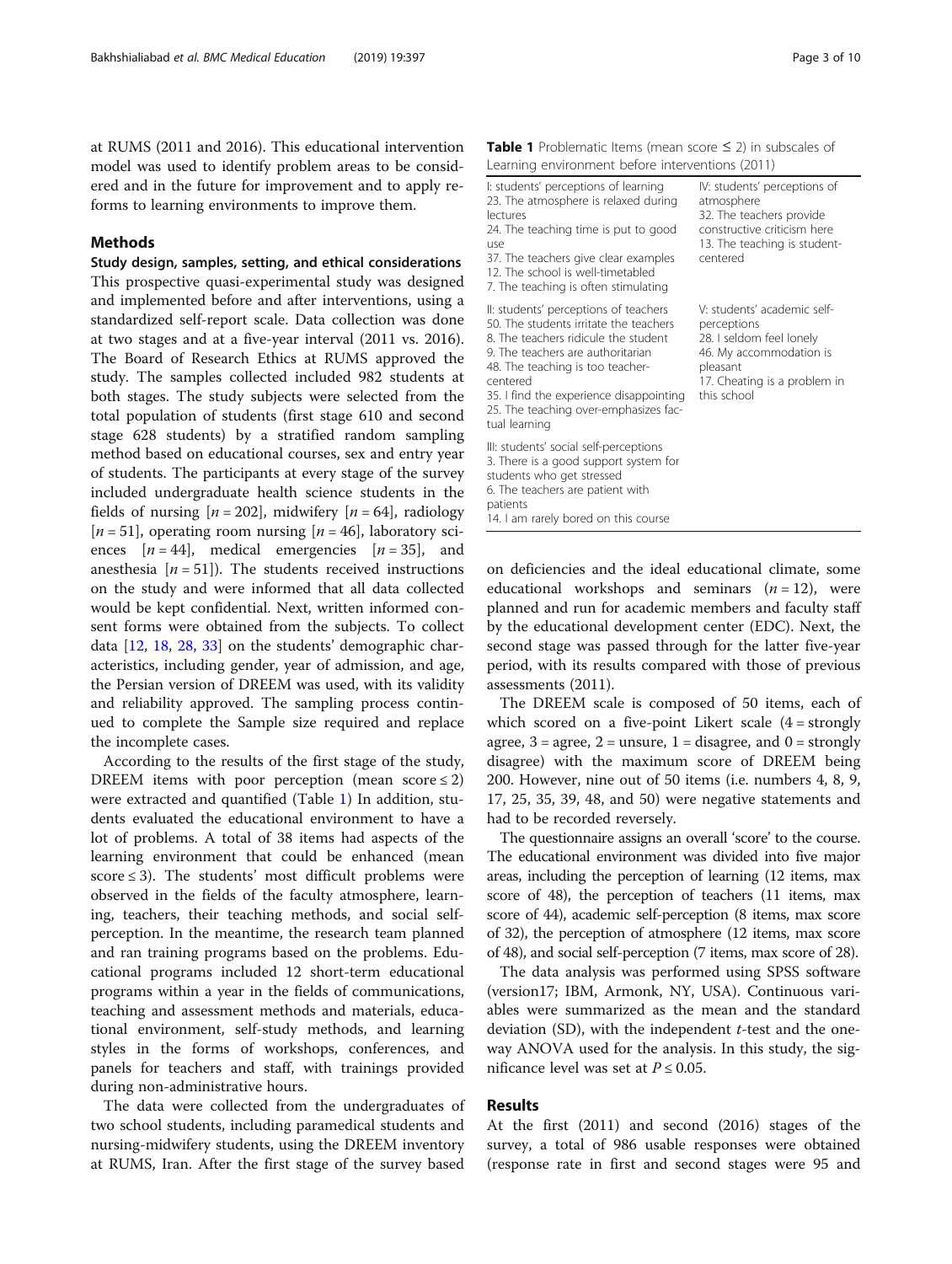94%), with 493 questionnaires at every stage consisted of 201 (42%) males and 292 (58%) female students. The ages ranged from 17 to 30, with the mean age of  $22 \pm 5$ . In this context, 35.4% (175) of students were in first year, 23.5% (116) of them were in second year, 24.5% (123) of them were in the third year, and 16.5% (81) of them were in fourth year of education. There was no statistically significant difference in demographic characteristics between the students at both stages.

Analyzing of DREEM items in first stage of survey (2011) recognized that nineteen items had mean scores of less than two of five, with a usual of two to six items in each domain. Some items scored reliably badly indicating cause for concern, such as, lack of a support system for stressed students, and school time-tabling, authoritarian teachers and feedback from teachers and memorization of facts. The maximum mean score was 3.1 (I am encouraged to participate in class). A total of 38 items had aspects of the learning environment that could be enhanced, in the other hand, the items were with mean score less than 3 of 5.In addition, students evaluated the educational environment to have a lot of problems. DREEM items with poor perception of students were noted separately (Table [1](#page-2-0)). Based on the problems previously reported by the students, the training programs needed to address and enhance students' understanding were designed.

At the first stage of the survey (2011), the total mean score was 113.5 (SD 21.9) out of the maximum of 200, being equal to 56.74% of the maximum score (95% confidence interval [CI]: 110–118); in addition, at the second stage (2016), the scores were 123.4 (SD16) and 61.74% [CI 95%: 122–124]. These overall scores of DREEM show an increase (5%) in the first stage compared to the second stage of the survey.

A statistically significant difference was observed between the subscale  $(p = 0.01)$  and the total DREEM scores (in five areas)  $(p = 0.001)$  at the two stages (Table 2).

The mean difference in the subscale group between the two stages was statistically significant, and the total DREEM and subscales were interpreted based on the study by McAleer and Roff (2001), which were in a 'more positive than negative' educational environment, indicating no alteration in the category of the two stages. Hence, the subscale of SPL was in the category of 'a more positive perception', the subscale of SPT was in the category of 'moving in the right direction', the subscale of SASP was in the category of 'feeling more on the positive side', the subscale of SPA was in the category of 'a more positive atmosphere', and the subscale of SASP was in the category of 'not too bad'. In addition, there was a significant positive difference in all subscales between the two stages of the study (Table 2).

The mean difference in the subscale group (five areas) at the second stage (2016) of the survey was higher than that of the first stage (2011) [113.5(SD 17.3) vs. 123.48(SD16)], with the 95% confidence interval of the difference having been 8.07 to 9 ( $p = 0.001$ ). The overall score indicates that participants perceive the educational environment (EE) more positively than negatively at both stages. The highest mean differences between the two stages were observed in students' academic selfperception (SASP), students' perception of learning (SPL), and students' social self-perception (SSSP). Students' perception of teachers (SPT) and students' perception of atmosphere (SPA) yielded the lowest mean differences, respectively. In addition, there was a statistically significant correlation [at the level of 0.01 (2-tailed)] between the five areas of DREEM at the first and second stages.

| Domain                                     | Stages of survey                   |                                        | Interpreting <sup>§</sup>         | Mean          | P.value |
|--------------------------------------------|------------------------------------|----------------------------------------|-----------------------------------|---------------|---------|
|                                            | 1st stage<br>[2011]<br>$(N = 493)$ | 2secd stage<br>$[2016]$<br>$(N = 493)$ | <b>DREEM</b><br>Score             | difference    |         |
| Students perception of learning (SPL)      | 27.1(5.9)<br>[57.2%]               | 29.5(3.7)<br>$[61.58\%]$               | A more positive perception        | $2.44(4.5)^*$ | 0.001   |
| Students Perception of teachers (SPT)      | 24.8 (5.6)<br>$[55.9\%]$           | 25.3(3.8)<br>$[57.57\%]$               | Moving in the right direction     | $0.49(3.2)$ * | 0.001   |
| Students' Academic self -Perception (SASP) | 20.1(4.7)<br>$[64.11\%]$           | 24.7 (4.07)<br>$[77.1\%]$              | Feeling more on the positive side | 4.6 $(2.8)^*$ | 0.001   |
| Students Perception of Atmosphere (SPA)    | 27.1 (5.6)<br>[55.89%]             | 28.1(5.5)<br>[58.6%]                   | A more positive atmosphere        | $0.97(1.1)^*$ | 0.001   |
| Students Social Self- Perception (SSSP)    | 15.4(4.9)<br>$[56.38\%]$           | 17.8 (4.4)<br>[63.7%]                  | Not too bad                       | $2.35(2.6)$ * | 0.001   |
| Total DREEM item score for the group       | 113.5(17.3)<br>$[56.74\%]$         | 123.48 (16)<br>$[61.74\%]$             | More positive than negative       | $8(8)^{*}$    | 0.001   |

Table 2 Mean (SD)[Percentage] and differences of subscale and total DREEM scores for seven courses of Rafsanjan University of Medical sciences (RUMS) students at 2011 and 2016

\*Statistical significance difference. § McAleer and Roff (2001)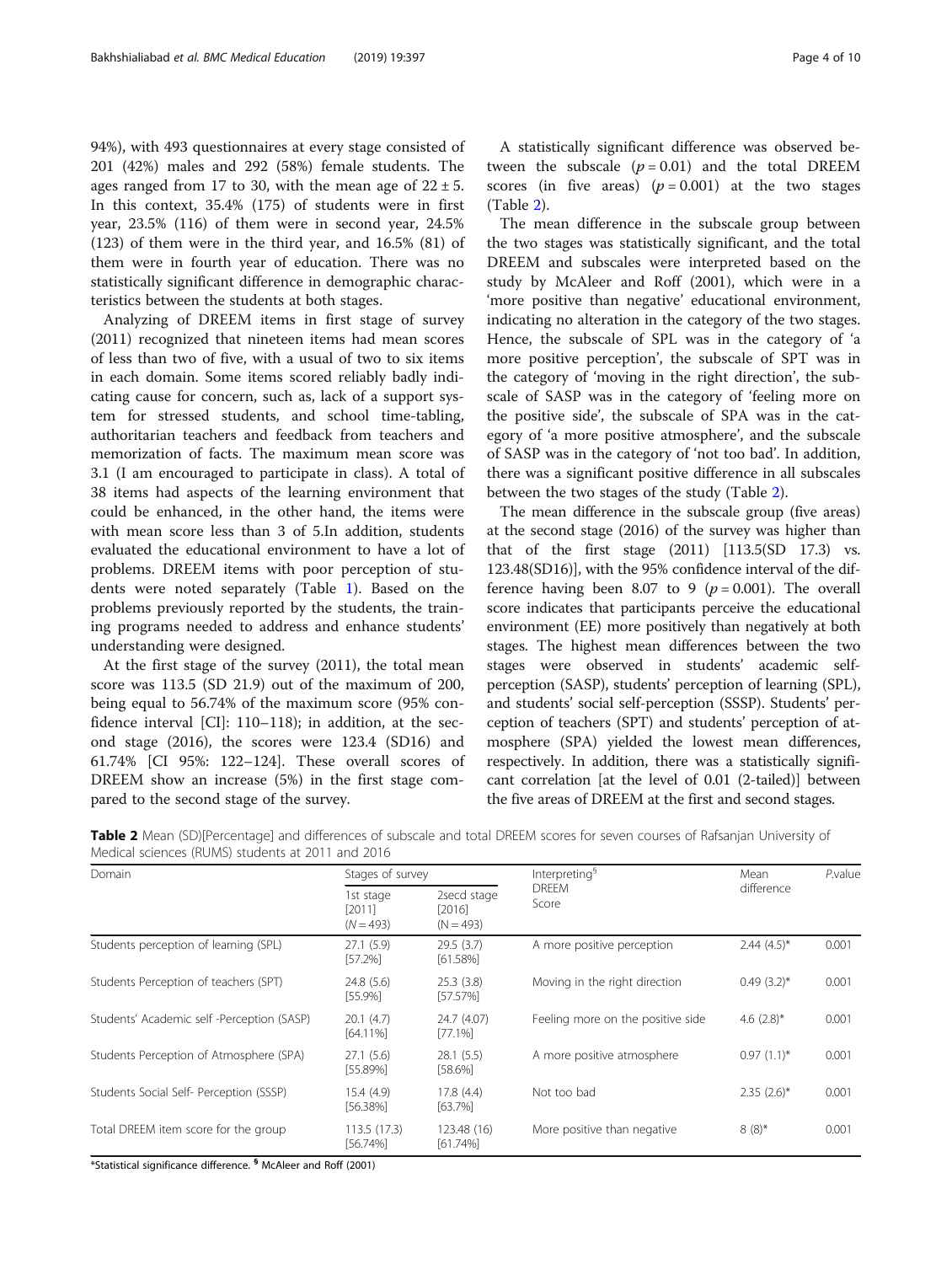<span id="page-4-0"></span>

| Table 3 Mean (SD) of subscales and total DREEM scor                                                                                                                            |                                   |                 | es for Rafsanjan University of Medical Sciences by disciplines at 2011 and 2016                                                                 |                 |                                |                 |                            |                        |                          |                |                                                     |                   |                         |        |
|--------------------------------------------------------------------------------------------------------------------------------------------------------------------------------|-----------------------------------|-----------------|-------------------------------------------------------------------------------------------------------------------------------------------------|-----------------|--------------------------------|-----------------|----------------------------|------------------------|--------------------------|----------------|-----------------------------------------------------|-------------------|-------------------------|--------|
| Health science<br>Discipline                                                                                                                                                   | $(max. Score = 48)$<br><b>SPL</b> |                 | $(max. Score = 44)$<br><b>SPT</b>                                                                                                               |                 | $(max. Score = 38)$<br>SAP     |                 | $(max. Score = 48)$<br>SPA |                        | Max. $score = 28$<br>SSP |                | $(max. Score = 200)$<br><b>Total DREEM</b><br>Score |                   | Percentage for<br>OREEM |        |
|                                                                                                                                                                                | 2011                              | 2016            | 2011                                                                                                                                            | 2016            | 2011                           | 2016            | 2011                       | 2016                   | 2011                     | 2016           | 2011                                                | 2016              | 2011                    | 2016   |
| Nursing<br>$n = 202$                                                                                                                                                           | 27.4<br>(5.9)                     | 30.27<br>3.98   | 24.3<br>(5.9)                                                                                                                                   | 25.97<br>3.86   | (4.5)<br>20.3                  | 24.96<br>4.05   | 26.8<br>(5.6)              | 28.85<br>$\frac{8}{2}$ | 15.6<br>$(4.2)$          | 19.26<br>3.79  | (20.6)<br>14.3                                      | 126.95<br>(17.8)  | 57.15                   | 63.49  |
| Midwifery<br>$n = 64$                                                                                                                                                          | 24.8<br>(4.2)                     | 28.42<br>2.96   | 23.5<br>(4.2)                                                                                                                                   | 24.48<br>2.98   | 183<br>(5.1)                   | 23.39<br>3.82   | 25.4<br>(6.6)              | 2651<br>6.7            | 15.2<br>(4.7)            | 16.8<br>4.36   | 106.23<br>(22.7)                                    | 118.33<br>(15.37) | 53.1                    | 59.16  |
| Laboratory sciences<br>$n = 44$                                                                                                                                                | 28.6<br>(5.8)                     | 30.98           | 25.5<br>(8.4)                                                                                                                                   | 25.87<br>4.8    | 22.2<br>(6.5)                  | 26.6<br>4.27    | 28.2<br>(5.6)              | 29.35<br>5.74          | (4.8)<br>$\frac{1}{4}$   | 18.18<br>4.48  | 120.95<br>(21.7)                                    | 129.29<br>(16.88) | 60.2                    | 64.64  |
| Anesthesia<br>$N=51$                                                                                                                                                           | 27.8<br>(3.3)                     | 28.7<br>3.51    | 24.4 (3.4)                                                                                                                                      | 23.81<br>3.43   | (5.2)<br>21.7                  | 23.41<br>3.93   | 28.9<br>(3.1)              | 27.36<br>3.97          | (10.8)<br>16.3           | 16.9<br>7.59   | 120.58<br>(14.3)                                    | (15.95)<br>118.21 | 60.3                    | 59.1   |
| Radiology<br>$n = 51$                                                                                                                                                          | 24.9<br>(5.1)                     | 29.18           | 23.2<br>(8.7)                                                                                                                                   | 25.56<br>3.83   | 18.5<br>(3.3)                  | 23.58           | (5.6)<br>24.1              | 25.49<br>4.43          | 14.7<br>(3.3)            | 14.94<br>3.47  | 105.6<br>(19.5)                                     | 116.56<br>(11.36) | 52.3                    | 58.28  |
| Operation room nursing<br>$n = 46$                                                                                                                                             | 29.6<br>(7.9)                     | 28.24<br>3.54   | 29.8<br>(3.7)                                                                                                                                   | 25.38<br>3.43   | 21.3<br>(3.5)                  | 25.06<br>(3.77) | (11.2)<br>29.5             | 29.46<br>(5.06)        | 14.5<br>(4.3)            | 16.76<br>2.42  | 121.87<br>(21.7)                                    | 122.64<br>(12.21) | 60.9                    | 61.32  |
| Medical emergency<br>$n = 35$                                                                                                                                                  | 28.8<br>(4.6)                     | 29.36<br>(3.38) | 23.9<br>$\left( 4.1\right)$                                                                                                                     | 24.28<br>(3.43) | 22.7<br>$\widehat{\mathbb{C}}$ | 26.39<br>(4.01) | 25.8<br>$\widehat{\infty}$ | 28.55<br>(3.51)        | 16.6<br>(2.1)            | 18.07<br>(9)   | 1178<br>11.7                                        | 124.64<br>(11.85) | 58.9                    | 62.19  |
| <b>Total Mean</b><br>$N = 493$                                                                                                                                                 | 27.4                              | 29.56           | 24.6                                                                                                                                            | 25.33           | 20.5                           | 24.71           | 26.7                       | 28.13                  | 15.7                     | 17.83          | 113.5                                               | 123.48            | 56.7                    | 61.74  |
| P-value                                                                                                                                                                        | 0.03                              | 0.001           | $\overline{0}$                                                                                                                                  | 0.001           | 0.001                          | 0.001           | 0.001                      | 0.001                  | 0.001                    | $\overline{5}$ | 0.001                                               | 0.001             | 0.001                   | 0.001  |
| Lower 95% CI                                                                                                                                                                   | 26.15                             | 29.47           | 23.5                                                                                                                                            | 25              | 195                            | 24.37           | 26.12                      | 27.65                  | 14,67                    | 17.45          | 110.62                                              | 124.66            | 55.67                   | 122.12 |
| Upper 95% CI                                                                                                                                                                   | 27.3                              | 29.88           | 24.6                                                                                                                                            | 25.65           | 20.4                           | 25.6            | 27.28                      | 28.6                   | 15.51                    | 18.21          | 114.71                                              | 129.24            | 57.03                   | 124.85 |
| Mean Percentage for each Domain                                                                                                                                                | 57.2                              | 61.5            | 55.9                                                                                                                                            | 575             | 53.9                           | 77,7            | 55.8                       | 58.6                   | 56.0                     | 63.7           | 56.7                                                | 61.74             |                         |        |
| perceptions of learning; SPT, students' perceptions of teaching; SSP, students' social self-perception<br>Abbreviations: CI, confidence interval; SD, standard deviation; DREE |                                   |                 | M, Dundee Ready Education Environment Measure; SAP, students' academic self-perception; SPA, students' perception of Atmosphere; SPL, students' |                 |                                |                 |                            |                        |                          |                |                                                     |                   |                         |        |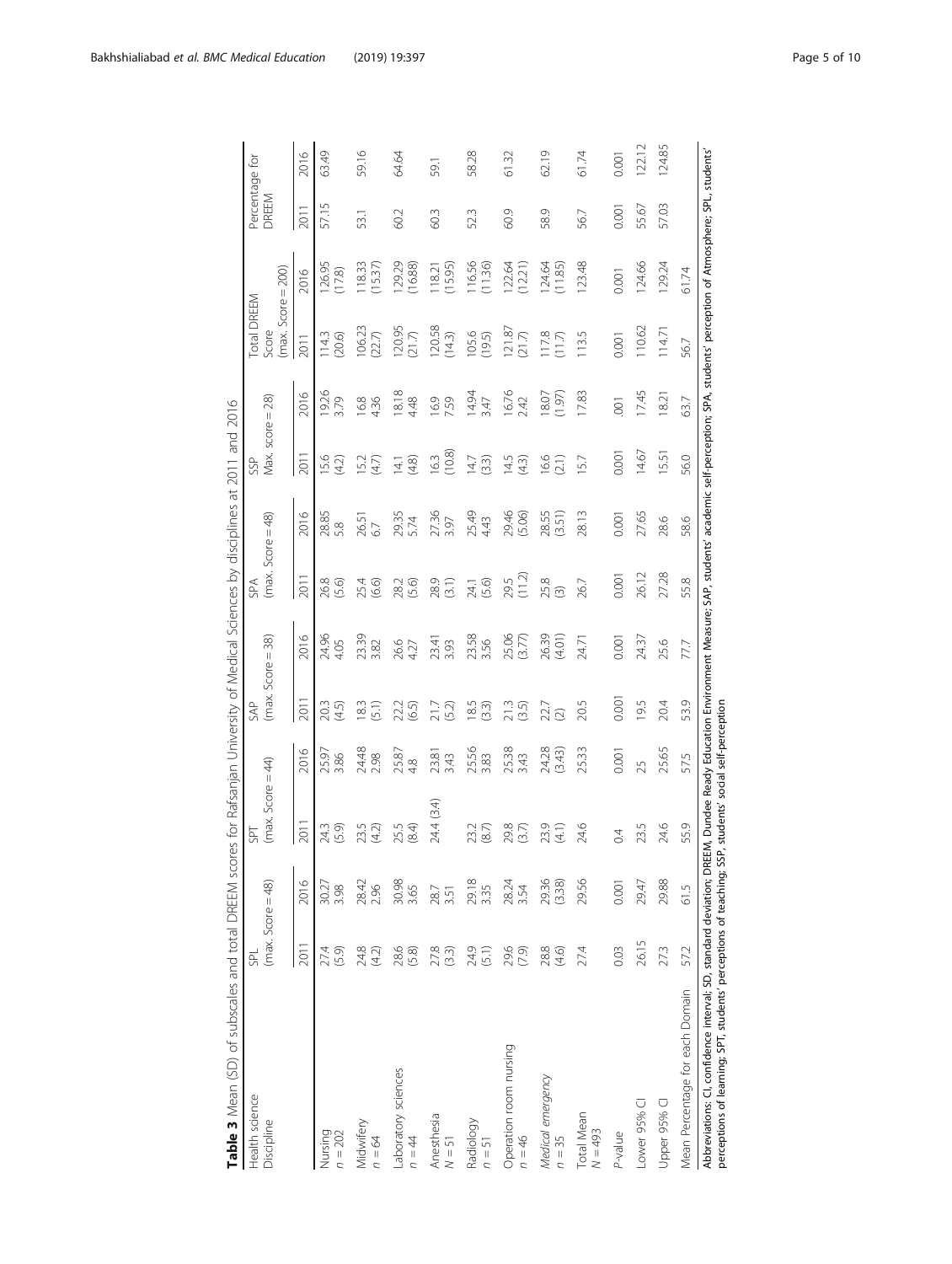| Table 4 Mean (%) of subscale and total DREEM scores for Rafsanjan University of Medical Sciences students by gender at 2011 and |  |  |  |  |  |
|---------------------------------------------------------------------------------------------------------------------------------|--|--|--|--|--|
| 2016                                                                                                                            |  |  |  |  |  |

| Subscale                  | Female          |                   | Male              |                   |                  | Total             |       |
|---------------------------|-----------------|-------------------|-------------------|-------------------|------------------|-------------------|-------|
|                           | 2011            | 2016              | 2011              | 2016              | 2011             | 2016              | value |
| Perception of learning    | 27.38           | 29.69             | 27.58             | 29.35             | 27.4             | 29.58             | 0.8   |
| $(max = 48)$              | (57.05)         | (61.85)           | (57.47)           | 61.16             | (57.2)           | (61.58)           |       |
| Perceptions of teachers   | 24.62           | 25.19             | 24.56             | 25.54             | 24.6             | 25.33             | 0.9   |
| $(max = 44)$              | (55.96)         | (52.26)           | (55.83)           | 58.05             | (55.9)           | (57.57)           |       |
| Academic self-perception  | 20.7            | 24.74             | 20.13             | 24.67             | 20.5             | 24.71             | 0.3   |
| $(max = 38)$              | (64.73)         | (78.13)           | (62.92)           | (77.26)           | (64.11)          | (77.79)           |       |
| Perceptions of atmosphere | 6.9             | 28.29             | 26.68             | 27.86             | 26.8             | 28.13             | 0.7   |
| $(max = 48)$              | (56.04)         | (58.95)           | (55.59)           | (58.06)           | (55.89)          | (58.6)            |       |
| Social self-perception    | 16.16           | 18.22             | 15.03             | 17.23             | 15.7             | 17.83             | 0.09  |
| $(max = 28)$              | (57.74)         | (65.07)           | (53.71)           | (61.54)           | (56.38)          | (63.7)            |       |
| <b>Total DREEM</b>        | 116.2<br>(58.1) | 124.16<br>(62.08) | 110.72<br>(55.36) | 122.41<br>(61.20) | 113.5<br>(56.74) | 123.48<br>(61.78) | 0.03  |
| p.value                   | 0.001           |                   | 0.001             |                   | 0.001            |                   |       |

Abbreviation: DREEM, Dundee Ready Education Environment Measure

At both stages, the mean scores of the female students were found out to be higher than those of the male students. The overall DREEM scores showed significant differences between the male [116.2, 58.1% V 14.16, 62.8%] and female [110.7, 55.36% vs. 122.4, 61.2%] students at the first (2011) and second (2016) stages of the survey (Table [3\)](#page-4-0).

Table [3](#page-4-0) shows the DREEM scores of various areas for the two stages of the survey for the courses. The highest differences in the overall DREEM scores were seen among the students of midwifery, medical emergency, and radiology. In contrast, the lowest differences in the total DREEM scores were observed among the fields of laboratory sciences and operative room nursing. In addition, the results showed that the total score of the students of anesthesia had

decreased at the second stage. Furthermore, the differences between the two stages were significant in all courses  $(P = 0.001)$ .

Moreover, the highest mean score differences between the two stages were seen in the fields of academic selfperception (SASP), social self-perception (SSP), and perception of learning (SPL) in all courses, with statistically significant differences (Table 4).

However, some statistically significant differences were observed between the mean scores of the DREEM fields and the total DREEM at the two stages of the survey among the first, second, third, and fourth-year students  $(P = 0.03)$ . The total scores of the differences between the first and second stages of the survey in the second and third year students were significantly higher than those of other students (Table 5).

| Table 5 Mean (Percentage) of subscale and total DREEM scores for Rafsanjan University Medical Sciences students by year of |  |  |  |  |
|----------------------------------------------------------------------------------------------------------------------------|--|--|--|--|
| enrolment at 2011 and 2015                                                                                                 |  |  |  |  |

| Subscale                  | 1st year         |                   | 2nd year       |                  | 3rd year      |                   | 4th year     |                   | Total         |                   | $P-$  |
|---------------------------|------------------|-------------------|----------------|------------------|---------------|-------------------|--------------|-------------------|---------------|-------------------|-------|
|                           | 2011             | 2016              | 2011           | 2016             | 2011          | 2016              | 2011         | 2016              | 2011          | 2016              | value |
| Perception of learning    | 28.39            | 29.4              | 27.06          | 28.13            | 26.16         | 30.75             | 28.97        | 29.84             | 27.4          | 29.56             | .     |
| $(max = 48)$              | (59.1)           | (61.2.)           | (56.4)         | (58.6)           | (54.3)        | (64.1)            | (60.3)       | (62.2)            | (57.2)        | (61.6)            |       |
| Perception of teachers    | 26.49            | 26.1              | 23.23          | 23.86            | 23.21         | 25.07             | 25.38        | 26.39             | 24.60         | 25.33             | 0.001 |
| (max 44)                  | (60.2)           | (59.3)            | (52.8)         | (54.2)           | (52.7)        | (56.9)            | (57.7)       | (59.9)            | (55.9)        | (57.6)            |       |
| Academic self-perception  | 20.88            | 24.71             | 20.8           | 23.97            | 19.8          | 25.96             | 20.63        | 24.37             | 20.5          | 24.71             | 0.48  |
| $(max = 38)$              | (65.2)           | (77.4)            | (65.0)         | (74.0)           | (61.9)        | (80.9)            | (64.5)       | (78.5)            | (64.1)        | (77.8)            |       |
| Perceptions of atmosphere | 28.29            | 28.85             | 25.69          | 26.94            | 25.9          | 29.15             | 27.19        | 28.28             | 26.8          | 28.13             | 0.008 |
| $(max = 48)$              | (58.94)          | (60.1)            | (53.5)         | (55.5)           | (53.9)        | (60.7)            | (56.6)       | (58.9)            | (55.8)        | (58.6)            |       |
| Social self-perception    | 15.66            | 17.79             | 15.68          | 17.78            | 16.19         | 18.65             | 15.3         | 17.28             | 15.7          | 17.83             | 0.8   |
| $(max = 28)$              | (55.95)          | (63.5)            | (56)           | (63.5)           | (57.8)        | (66.6)            | (54.6)       | (61.7)            | (56.1)        | (63.7)            |       |
| <b>Total DREEM</b>        | 119.7<br>(56.86) | 124.65<br>(62.38) | 112.49 (56.24) | 118.14<br>(59.0) | 11.19 (55.59) | 127.62<br>(63.81) | 17.5 (58.75) | 124.17<br>(62.08) | 113.5 (56.74) | 123.48<br>(61.74) | 0.03  |

Abbreviations: DREEM, Dundee Ready Education Environment Measure; SD, standard deviation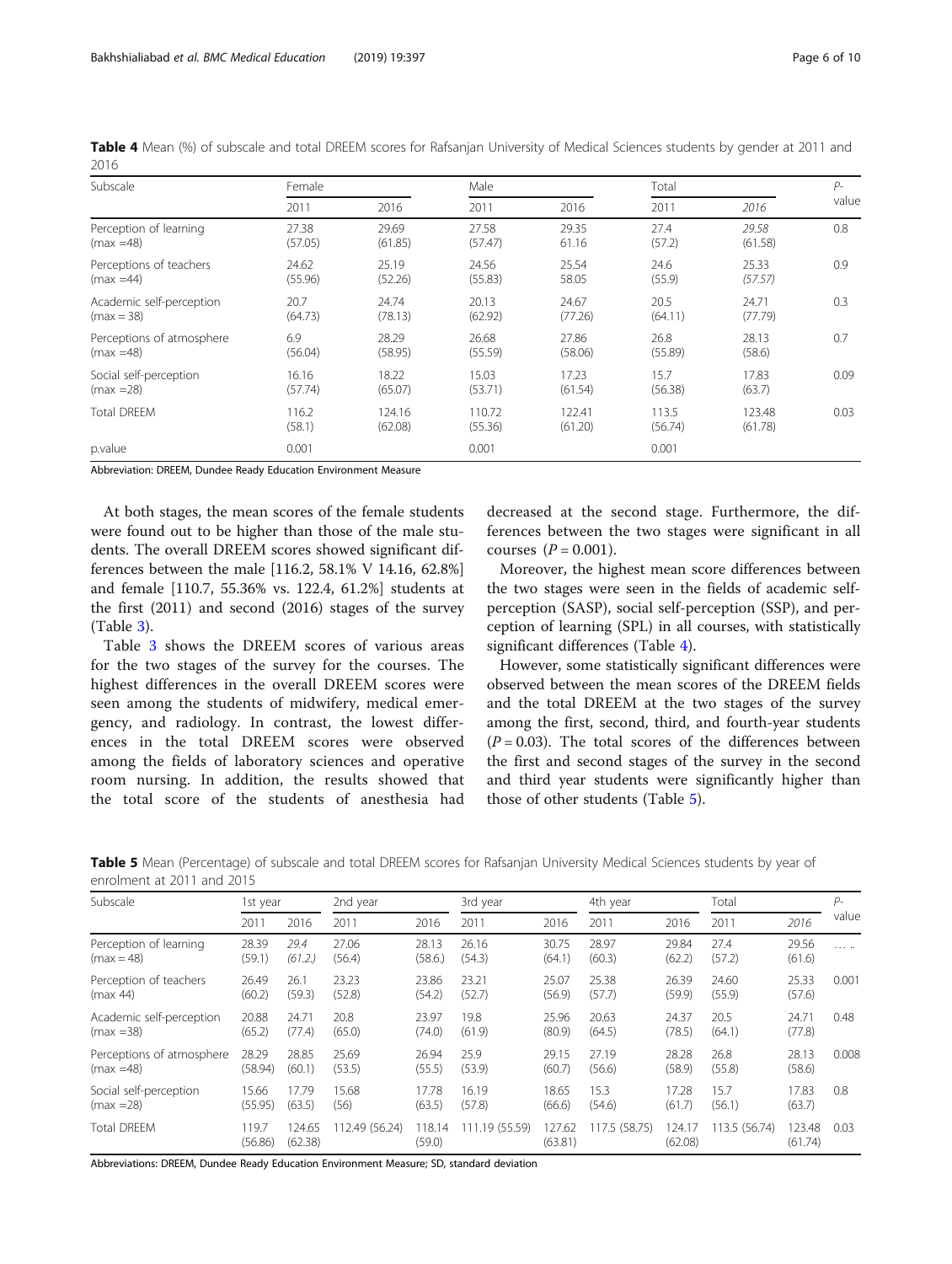### **Discussion**

The assessment of the educational environment is a vital part of program assessments [[10,](#page-8-0) [34](#page-9-0)]. In this study, the DREEM scale was used to compare the perceptions of students in the fields of midwifery, nursing, radiology, operating room nursing, laboratory sciences, medical emergencies, and anesthesia of their educational environment, at RUMS in the two time periods of 2011 and 2016.

The overall mean DREEM score of the students of the first and second stage of the survey was found to have improved, but the mean DREEM scores at both stages were within the range of 101–150, indicating a 'more positive than negative' perception of the educational environment [\[10](#page-8-0), [30](#page-8-0)]. Although this improvement is considerable after five-year quantitative and qualitative interventions in RUMS, there is an opportunity for obtaining maximum scores using positive interventions to promote the educational environment. The significant differences between the two stages of the study imply that perceived factors, such as the curriculum, structure, focus, and goals have been different among students in different time periods within the time span of the study. There was an increase in the scores of the five fields of DREEM, with the greatest progress observed in the students' academic self–perception (SASP) and students' social self-perception (SSSP). The increase in the scores indicate that some emotional factors affect the educational environment, which of course need further examination. The comparison of the mean scores, i.e. in total and the five subscales, showed that the values were higher in 2016 than in 2011.

Although the students of different majors and courses were exposed to similar curricula, academic requirements, teaching methods, and socio-demographic characteristics, the mean scores of the total DREEM and its five subscales varied for different majors and academic years in the students at both stages of the survey (2011 vs. 2016). Past studies reported findings consistent with the results of this study on the academic year that reported a better EE. Most studies reported that freshmen performed better either in terms of the total DREEM scores or some of its subscales than the seniors [[12](#page-8-0), [35](#page-9-0)– [37\]](#page-9-0). However, opposite results have been reported by studies in Saudi Arabia and Philippines [\[13](#page-8-0)]

The students of the paramedical college showed higher mean difference scores than those of nursing and midwifery colleges from the total scores. The differences in the total DREEM scores could be attributed to a number of factors associated with differences in the curriculum, faculty profile, subjects offered, types of academic requirements, educational programs, teaching methods, as well as socio-demographic characteristics of the students of the study. Notwithstanding the fact that traditional

didactic courses are still run in the two colleges studied, the paramedical college accounted for higher mean scores than the nursing-midwifery college from the total score, with this reflecting the changeability of the EE.

The students of nursing, midwifery, laboratory sciences, and medical emergencies had higher mean scores of differences between the first and second stages, but the differences among the students of anesthesia, radiology, and the operating room were not considerable. The total DREEM scores of a nursing school in China [[30\]](#page-8-0), medical schools in Sri Lanka, Nepal, Nigeria, Saudi Arabia, the UK (Birmingham), Chile, Kuwait, Sweden, Jamaica, Trinidad, the dental school of Malaysia, the International Medical University (Malaysia) [[37\]](#page-9-0), the University of British Columbia's Medical School [\[5](#page-8-0)], medical students of India [[38](#page-9-0)] and Australia [[36](#page-9-0)], the International University of Management (Bachelor of Nursing) [\[35\]](#page-9-0), Indonesian nursing students [\[39](#page-9-0)], and similar studies  $[16, 21, 22, 40-44]$  $[16, 21, 22, 40-44]$  $[16, 21, 22, 40-44]$  $[16, 21, 22, 40-44]$  $[16, 21, 22, 40-44]$  $[16, 21, 22, 40-44]$  $[16, 21, 22, 40-44]$  $[16, 21, 22, 40-44]$  $[16, 21, 22, 40-44]$  $[16, 21, 22, 40-44]$  were within the same score range of 101–150. According to DREEM interpretation guides, these scores are considered to be more positive than negative. There are also a few studies reporting an overall mean DREEM score of 130, such as the study on a Malaysian private nursing college [\[45](#page-9-0)], the study on a Chinese nursing school  $[46]$ , a series of UK studies [[24](#page-8-0)], and the study on Monash University in Australia [[36](#page-9-0)].

The results indicated that the nursing-midwifery and paramedical schools of RUMS had a 'more positive than negative' status, having been only one level lower than the highest category of reachable scores. In addition, the students of innovative curricula were inclined to show more satisfaction with their educational environment than the students of more traditional curricula. According to the results, higher DREEM scores are more likely to be indicative of more student-centered curricula, while DREEM scores for conventional curricula are generally less than 120 out of 200 [\[11](#page-8-0), [12](#page-8-0), [30\]](#page-8-0).

At both stages of the survey, the subscale scores of the DREEM indicated that the students' perceptions of the learning environment were 'positive', and their perceptions of the teachers were 'moving in the right direction'. The students' perceptions of the atmosphere was 'a more positive one', and the students' social self-perception was 'not too bad', whereas their academic self-perception was found out to be 'more positive'. The sample's mean perceptions were expressed in percentages, having been within the range of 53.44–56.87% for the five fields. These mean scores indicate that there is an opportunity for an improvement in the features measured by DREEM at schools. These findings are comparable with similar DREEM studies [\[16](#page-8-0), [21,](#page-8-0) [22,](#page-8-0) [40](#page-9-0), [41](#page-9-0), [47,](#page-9-0) [48](#page-9-0)]. Students' perceptions can be used to start making future changes and improvements. Medical education costs are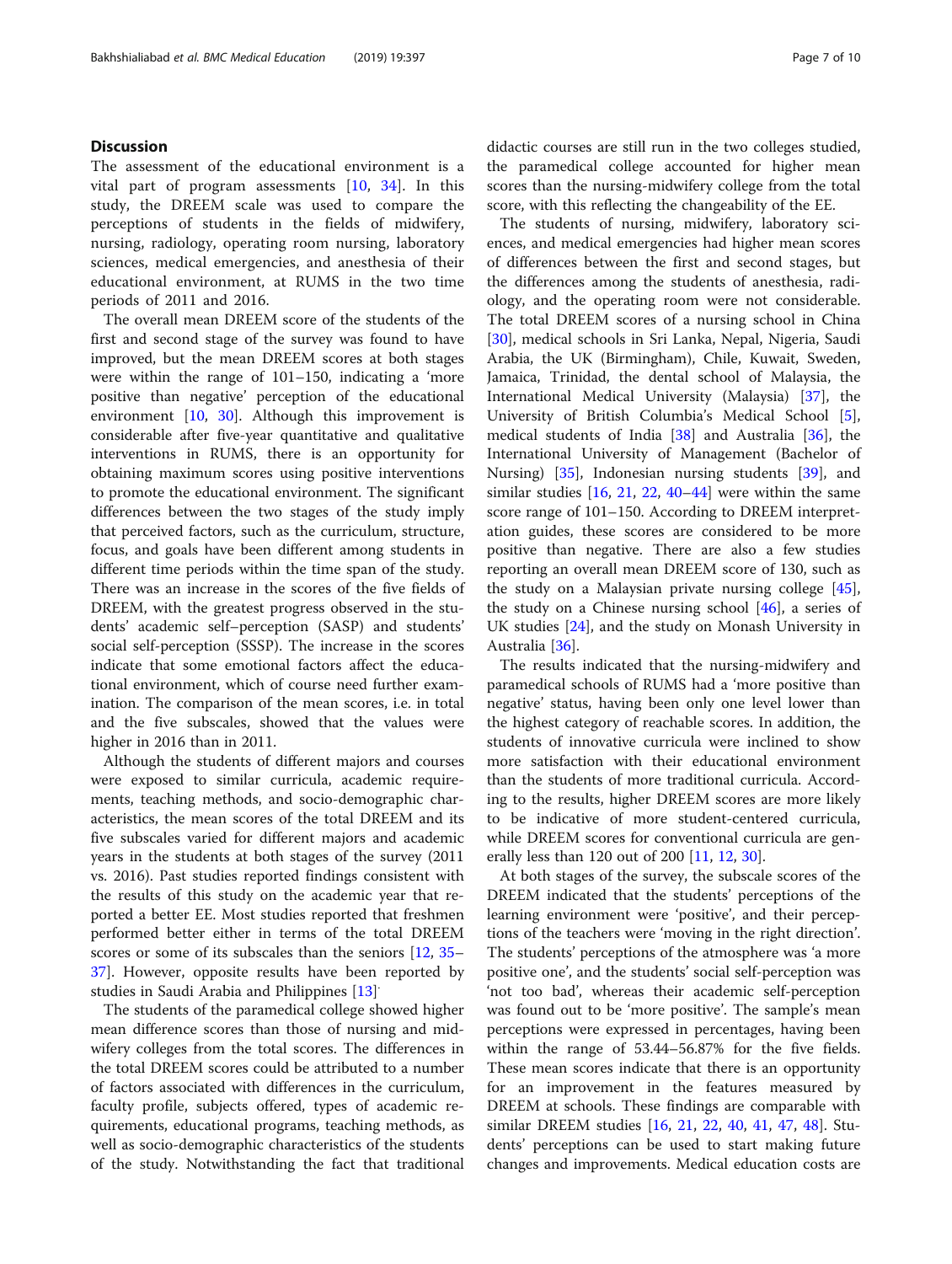high, and academic failures could be a great waste of re-sources of both the society and individuals [[28](#page-8-0)]. Therefore, we are required to ensure that the learning environment is as encouraging as possible and ultimately try to reduce the risk of academic underachievement.

The significant differences between female and male students at both stages suggest that perceived factors, such as the curriculum, structure, emphasis, and goals are different for female and male students. There was a statistically significant difference between the genders in the overall DREEM scores; in addition, in terms of the individual subscales, academic, learning, and social perceptions were the areas of the highest difference between the two genders of the two stages, being comparable to other studies that showed female students' perceptions were more positive [[21](#page-8-0), [30,](#page-8-0) [36](#page-9-0), [49](#page-9-0)–[52\]](#page-9-0). The results of the present study are significantly different from the studies that reported no significant gender difference or opposite results between females and males [[20,](#page-8-0) [30,](#page-8-0) [43](#page-9-0), [44,](#page-9-0) [47,](#page-9-0) [53\]](#page-9-0). Concerning gender differences, both genders couldn't perceive their courses identically and had different learning styles [\[35,](#page-9-0) [52\]](#page-9-0). This variation in the total scores and domain scores may have been related to the gender profile of the respondents and other factors, such as different types of curricula [[54](#page-9-0)–[56\]](#page-9-0), faculty profiles, and goals [\[28](#page-8-0)].

The mean scores of the DREEM and its five subscales varied based on the academic year at both stages of the survey (2011 vs. 2016). All students were exposed to the same curricula, academic requirements, and teaching methods with similar socio-demographic characteristics. The students' perceptions of learning, atmosphere, and teachers varied according to the students' academic year and level of education. According to the results of the present study, freshmen had the highest mean scores than sophomores, juniors, and seniors. In comparison to the second stage in which the mean scores were higher than the first one, the differences were similar to the results of other studies that reported reduced scores in seniors [[35](#page-9-0), [57\]](#page-9-0). This trend could have been caused by the learning environment and the fact that students become mentally tired of their being students, so they look forward to leaving their education life. In addition, the dissatisfaction that appeared in the form of the novelty of joining a body of health science students may have worn off, upon the start of the course [\[18,](#page-8-0) [57\]](#page-9-0). However, the difference does not follow a constant pattern from an academic year to another in other studies [[22,](#page-8-0) [36,](#page-9-0) 58]. Further studies are required to be done on every single course to help make necessary alterations.

While the present study offered a profound insight into the learning environment as perceived by RUMS undergraduate students, conducting similar studies at other universities and at international levels seems to be plausible. In this context, there were some limitations, with one of which having been that individual items were not analyzed, and qualitative data were not collected to deal with specific problems or highlight the strengths of the university or various courses more deeply. The paramedical college had higher mean difference scores of the total score than the nursing-midwifery college in 2011 and 2016. The differences in the total DREEM scores may have been attributed to several factors, including the curriculum, faculty profile, subjects offered, types of academic requirements, different educational programs, teaching methods, as well as socio-demographic characteristics of the students studied. Medical science students require great academic and professional skills. One of the practical ways of assessing the quality of education in medical sciences is to examine students' opinions. Unlike single-step studies, the present study was done by recognizing problems at the first stage and planning training courses to improve the learning environment. Although interventions were partially effective, student education could not be affected positively by them. The design of the before and after study can also be considered as a limitation of this study. According to the researcher's experience, to eliminate the limitations, and a similar study must be done in just one field of the study, selection of control groups and during two semesters to determine the definite impact of training interventions.

#### Conclusions

The results of the present study indicate that the students enrolled at RUMS generally have had positive perceptions of their education environment at both stages of the study, i.e. 2011 and 2016. Better perceptions were reported in the second stage of the study than in the five years earlier (2011) in females. In addition, dissimilarities among academic levels were consistent with the results of other studies in this field. These issues as well as the differences between courses and study pathways need more examination by analyzing specific items and subcohorts.

DREEM provides a clear indication of the priorities required for reforming curricula. These results could be used as the basis for the longitudinal quality assessment of students' perceptions at RUMS schools. Improving the quality of the educational environment and the effectiveness of educational programs are also necessary in educating students, thereby enhancing their learning capacity, increasing their interest in learning, inspiring them, producing better learning outcomes, promoting academic developments, and elevating the sense of well-being.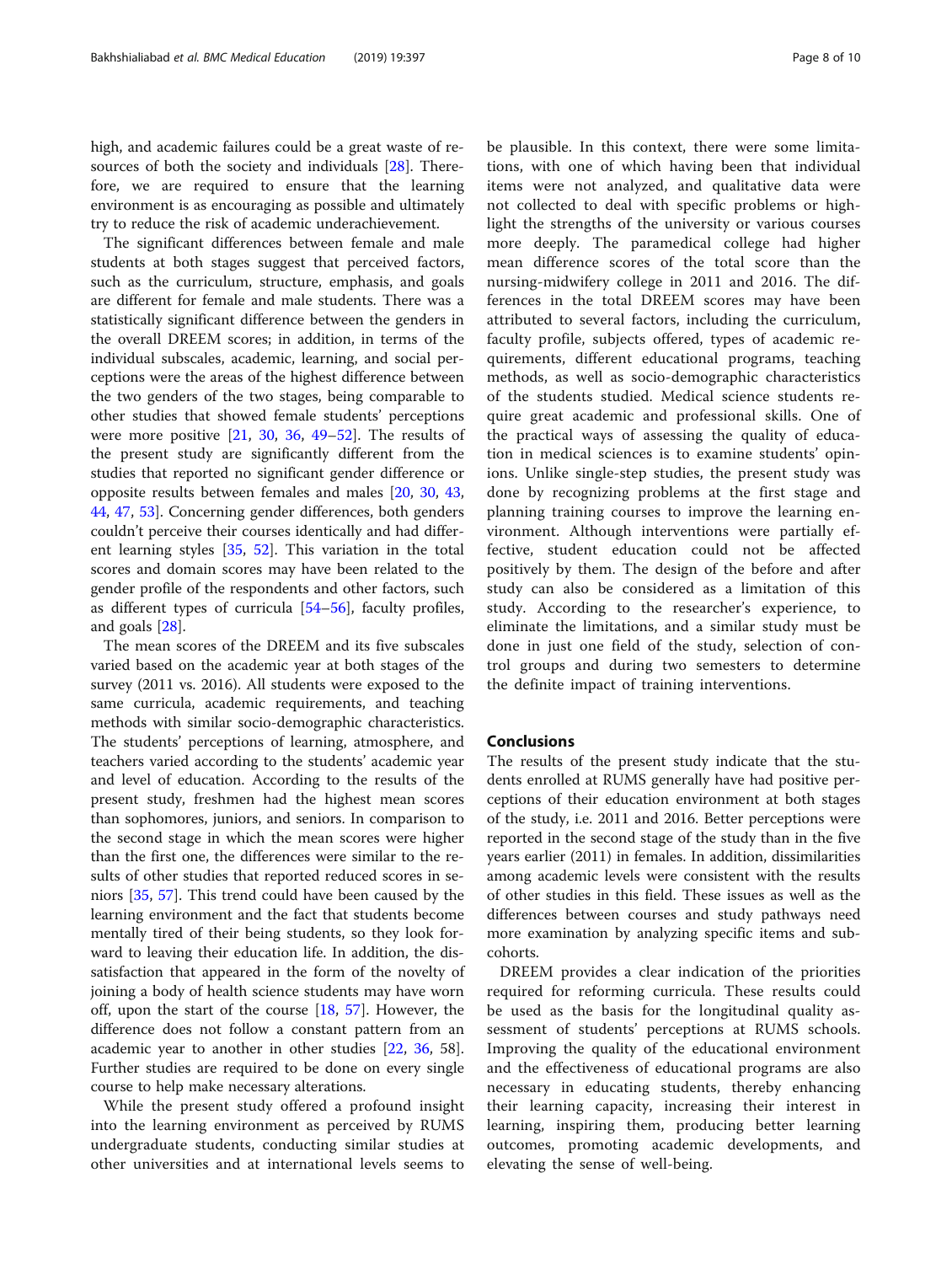#### <span id="page-8-0"></span>Abbreviations

DREEM: Dundee Ready Education Environment Measure; RUMS: Rafsanjan University of Medical Sciences

#### Acknowledgments

We gratefully acknowledge the contributions of paramedical and nursingmidwifery students and Research affair deputy of Rafsanjan university of medical sciences for funding this project.

#### Competing of interest

The authors declare that they have no competing interests.

#### Author's contributions

HBA and ZH conceived the article. GB, AB and HBA collected and analyzed and interpretation the data, HBA and FA responsible for writing the first draft. All authors revised subsequent draft and read and approved the final version of the manuscript.

#### Funding

This study received funding from Research affair of Rafsanjan University of Medical Sciences.

#### Availability of data and materials

The datasets used and analyzed during the current study are available from the corresponding author on reasonable request.

#### Ethics approval and consent to participate

RUMS Standing Board on Ethics in Research Involving Humans approved the study, Committee's reference number: [IR.RUMS.REC.1394.102].). Written informed consent forms were obtained from the subjects that Participated in this study.

#### Consent for publication

Not applicable

#### Author details

<sup>1</sup>Department of Medical Education, Molecular medicine Research Center (mmrc) Faculty of medicine, Rafsanjan University of Medical Sciences, Rafsanjan, Iran. <sup>2</sup>Academic member of Educational development center, Rafsanjan University of Medical Sciences, Rafsanjan, Iran. <sup>3</sup>Molecular Medicine Research Center, Rafsanjan University of Medical Sciences, P.O. Box 771751-735, Rafsanjan, Iran. <sup>4</sup>Islamic Azad University, School of Medical Sciences, Baft, Iran. <sup>5</sup>Department of Medical sciences, Faculty of Medicine, Rafsanjan University of Medical Sciences, Rafsanjan, Iran. <sup>6</sup>Islamic Azad University, Yazd, Iran. <sup>7</sup> Department of health nursing, Kerman University of medical sciences, school of Nursing and Midwifery, Kerman, Iran.

#### Received: 20 March 2018 Accepted: 15 October 2019 Published online: 29 October 2019

#### References

- 1. Mo AR, Ms K, Al-Zalabani A. Learning environment in medical schools adopting different educational strategies. Educational Research and Reviews. 2010;5(3):126–9.
- 2. Arzuman H, Yusoff Ms, Chit Sp. Big sib students' perceptions of the educational environment at the school of medical sciences, Universiti Sains Malaysia, using Dundee Ready Educational Environment Measure (DREEM) Inventory. The Malaysian journal of medical sciences: MJMS, 2010; 17(3): 40.
- Veerapen K, McAleer S. Students' perception of the learning environment in a distributed medical programme. Med Educ Online. 2010;15:5168.
- 4. AL AYED, I. H.; SHEIK, S. A. Assessment of the educational environment at the College of Medicine of King Saud University, Riyadh. East Mediterr Health J. 2008; Jul-Aug; 14(4):953–9.
- 5. Lizzio A, Wilson K, Simons R. University students' perceptions of the learning environment and academic outcomes: implications for theory and practice. Stud High Educ. 2002;27(1):27–52.
- 6. Wach FS, Karbach J, Ruffing S, Brünken R, Spinath FM. University Students' satisfaction with their academic studies: personality and motivation matter. Front Psychol. 2016;7:55.
- 7. Doménech-Betoret F, Abellán-Roselló L, Gómez-Artiga A. Self-Efficacy,Satisfaction, and Academic Achievement: The Mediator Role of Students' Expectancy-Value Beliefs. Front Psychol. 2017; Jul 18, 8:1193.
- International standards in medical education: assessment and accreditation of medical schools' – educational programmes. A WFME position paper. The Executive Council, The World Federation for Medical Education. Med Educ. 1998;32(5):549–558.
- 9. Genn JM. AMEE medical education guide no. 23 (part 2): curriculum, environment, climate, quality and change in medical education – a unifying perspective. Med Teach. 2001;23(5):445–54.
- 10. Roff S, McAleer S. What is educational climate? Med Teach. 2001;23(4):333–4.
- 11. Aghamolaei T, Fazel I. Medical students' perceptions of the educational environment at an Iranian Medical Sciences University. BMC Med Educ. 2010; 10:87.
- 12. Al-Hazimi A, Zaini R, Al-Hyiani A, et al. Educational environment in traditional and innovative medical schools: a study in four undergraduate medical schools. Educ Health (Abingdon). 2004;17(2):192–203.
- 13. Rothman AI, Ayoade F. The development of a learning environment: a questionnaire for use in curriculum evaluation. J Med Educ. 1970;45(10): 754–9.
- 14. Marshall RE. Measuring the medical school learning environment. J Med Educ. 1978;53(2):98–104.
- 15. Riquelme A, Oporto M, Oporto J, et al. Measuring students' perceptions of the educational climate of the new curriculum at the Pontificia Universidad Católica de Chile: performance of the Spanish translation of the Dundee ready education environment measure (DREEM). Educ Health (Abingdon). 2009;22(1):112.
- 16. Kumar Rana R, Kumar S, Kumar A, Roy V, Roy C. Analyzing the dreams coming true for young undergraduates of DMCH, Laherisarai, Darbhanga using DREEM score. International Journal of Recent Trends in Science and Technology. 2013;6(2):60–3.
- 17. Bakhshialiabad H, Bakhshi M, Hassanshahi G. Students' perceptions of the academic learning environment in seven medical sciences courses based on DREEM. Adv Med Educ Pract. 2015 Mar 23;6:195–203.
- 18. Dimoliatis ID. The Dundee ready education environment measure (DREEM) in Greek: how it should be used and preliminary experience in Greek medical educational environment. Arch Hell Med. 2010;27(3):509–21.
- 19. Bouhaimed M, Thalib L, Doi SA. Perception of the educational environment by medical students undergoing a curricular transition in Kuwait. Med Princ Pract. 2009;18(3):204–8.
- 20. Hammond SM, O'Rourke M, Kelly M, Bennett D, O'Flynn S. A psychometric appraisal of the DREEM. BMC Med Educ. 2012;12:2.
- 21. Till H. Climate studies: can students' perceptions of the ideal educational environment be of use for institutional planning and resource utilization? Med Teach. 2005;27(4):332–7.
- 22. Tokuda Y, Goto E, Otaki J, et al. Undergraduate educational environment, perceived preparedness for postgraduate clinical training, and pass rate on the National Medical Licensure Examination in Japan. BMC Med Educ. 2010;10:35.
- 23. PALMGREN, P J.; CHANDRATILAKE, M. Perception of educational environment among undergraduate students in a chiropractic training institution. J Chiropr Educ, 2011, 25.2: 151–163.
- 24. Chan CYW, Sum MY, Tan GMY, Tor PC. Sim K. Adoption and correlates of the Dundee Ready Educational Environment Measure (DREEM). in the evaluation of.
- 25. Undergraduate learning environments a systematic review. Med Teach. 2018; Jan 23:1–8.
- 26. Carmody DF, Jacques A, Denz-Penhey H, Puddey I, Newnham JP. Perceptions by medical students of their educational environment for obstetrics and gynaecology in metropolitan and rural teaching sites. Med Teach. 2009;31(12):e596–602.
- 27. Miles S, Leinster SJ. Medical students' perceptions of their educational environment: expected versus actual perceptions. Med Educ. 2007;41(3): 265–72.
- 28. Hamid B, Faroukh A, Mohammadhosein B. Nursing students' perceptions of their educational environment based on DREEM model in an Iranian University. Malays J Med Sci. 2013;20(4):56–63.
- 29. Higgins S, Hall E, Wall K, Woolner P, McCaughey C. The impact of school environments: a literature review. London: Design Council; 2005 Feb.
- 30. McAleer S, Roff S. A practical guide to using the Dundee Ready Education Environment Measure (DREEM). In: Genn JM, editor. Curriculum,